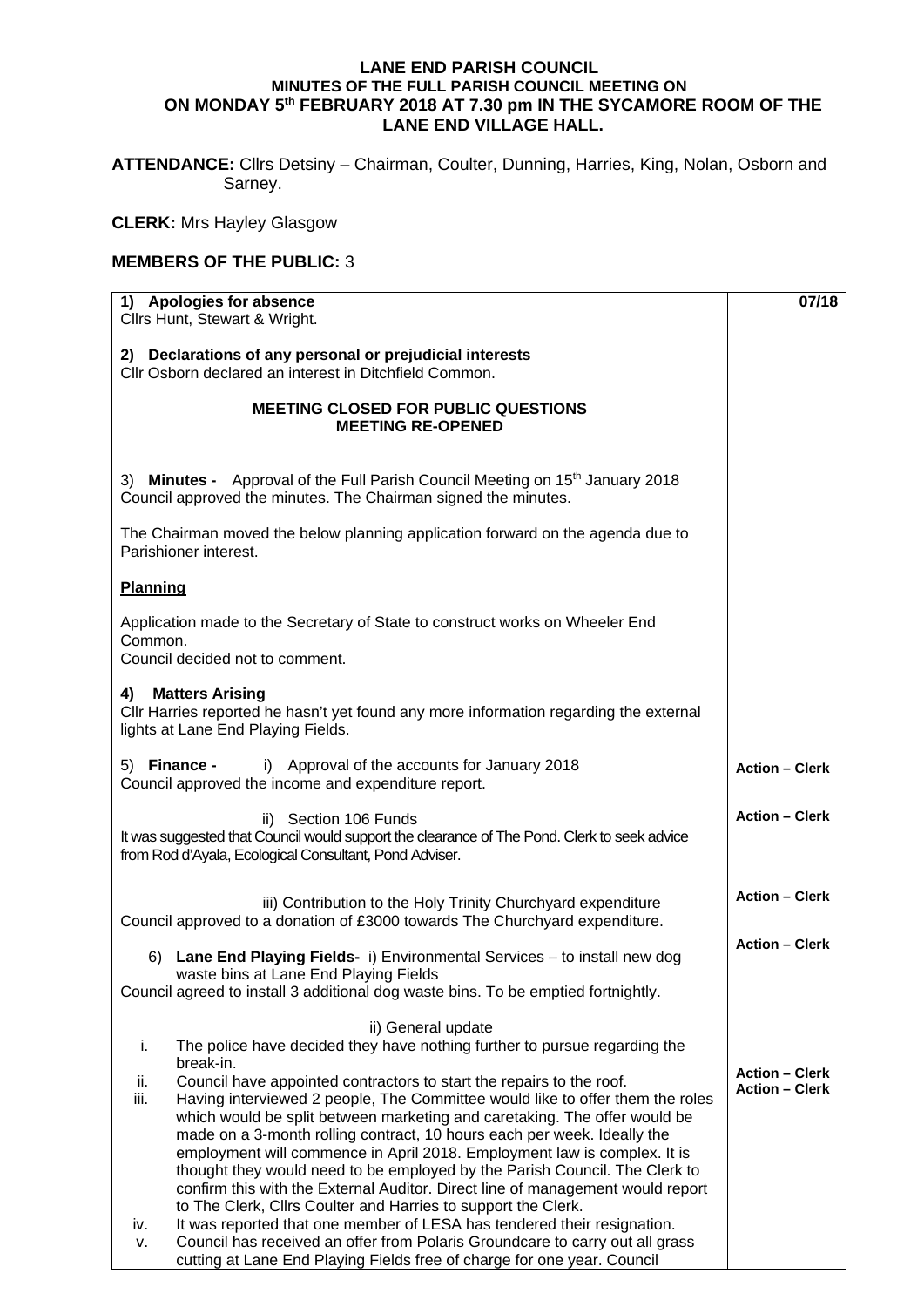| right to terminate at short notice is the work was unsatisfactory.                                                                                                                                                                                                                                                                                                                                                                                                                                                                                                                           | 08/18<br><b>Action - Clerk</b>                                                                                                                                                                                                                                                                                                                                                                          |                                              |
|----------------------------------------------------------------------------------------------------------------------------------------------------------------------------------------------------------------------------------------------------------------------------------------------------------------------------------------------------------------------------------------------------------------------------------------------------------------------------------------------------------------------------------------------------------------------------------------------|---------------------------------------------------------------------------------------------------------------------------------------------------------------------------------------------------------------------------------------------------------------------------------------------------------------------------------------------------------------------------------------------------------|----------------------------------------------|
| 7) Proposed signage for Ditchfield Common / Lane End Playing Fields<br>The Clerk, Cllrs Osborn and Harries suggested a form of wording for the signs. The<br>Clerk will obtain some examples from manufacturers and report at the next meeting.                                                                                                                                                                                                                                                                                                                                              | <b>Action - Clerk</b>                                                                                                                                                                                                                                                                                                                                                                                   |                                              |
| 8) New Local Plan / Chalky Fields<br>CIIr Detsiny reported that he and CIIr Coulter have had meeting with Red Kite and New<br>Urban Living. Those meetings have not advanced any further at the moment. Clirs<br>Coulter, Detsiny, Stewart and Nolan will meet with them again.<br>Cllr Detsiny reported that doing a land swap at the playing fields has re-emerged. The<br>Estate Agent representing the land owner has found some builders that are interested<br>in doing a land swap. The builders need to approach WDC to find out if there is a<br>chance of residential development. | <b>Action - Cllrs</b><br>Detsiny,<br>Coulter, Nolan<br>& Stewart.                                                                                                                                                                                                                                                                                                                                       |                                              |
| i.<br>ii.<br>iii.                                                                                                                                                                                                                                                                                                                                                                                                                                                                                                                                                                            | 9) Draft Complaints Procedure<br>The Clerk drafted a new complaints procedure. Council agreed the following changes:<br>To attend a meeting with full Council or a group of Councillors.<br>Vexatious complaints should be mentioned.<br>Respond as soon as time will allow and normally within 20 working days.<br>Clerk to re-draft and submit at the March meeting.                                  | <b>Action - Clerk</b>                        |
| invoicing etc.                                                                                                                                                                                                                                                                                                                                                                                                                                                                                                                                                                               | 10) Distribution/marketing of Clarion<br>It was reported that there is currently a gap between editing and marketing the Clarion.<br>Katy Dunn is the Editor for Clarion. Gill Dunn distributes Clarion. Cllr Detsiny met with<br>Gill and discussed her taking on extra responsibilities such as selling space and<br>Council approved an honorarium payment of £300 per quarter for the distribution, | <b>Action - Clerk</b>                        |
|                                                                                                                                                                                                                                                                                                                                                                                                                                                                                                                                                                                              | selling space and invoicing for Clarion.                                                                                                                                                                                                                                                                                                                                                                |                                              |
|                                                                                                                                                                                                                                                                                                                                                                                                                                                                                                                                                                                              | 11) Allotments<br>CIIr Detsiny reported that he asked CIIr Wright to undertake a strategic review of<br>allotment strategy which Cllr Wright has agreed to do.                                                                                                                                                                                                                                          | <b>Action - Cllrs</b><br>Detsiny /<br>Wright |
| 12) Clerk's report                                                                                                                                                                                                                                                                                                                                                                                                                                                                                                                                                                           |                                                                                                                                                                                                                                                                                                                                                                                                         |                                              |
|                                                                                                                                                                                                                                                                                                                                                                                                                                                                                                                                                                                              |                                                                                                                                                                                                                                                                                                                                                                                                         |                                              |
| i.                                                                                                                                                                                                                                                                                                                                                                                                                                                                                                                                                                                           | Planning application comments submitted.                                                                                                                                                                                                                                                                                                                                                                |                                              |
| ii.                                                                                                                                                                                                                                                                                                                                                                                                                                                                                                                                                                                          | AED inspections carried out and on-line forms submitted.                                                                                                                                                                                                                                                                                                                                                |                                              |
| iii.                                                                                                                                                                                                                                                                                                                                                                                                                                                                                                                                                                                         | The precept request has been submitted to WDC.                                                                                                                                                                                                                                                                                                                                                          |                                              |
| iv.                                                                                                                                                                                                                                                                                                                                                                                                                                                                                                                                                                                          | I am in the process of progressing the licence/tenancy to rent Chalky<br>Fields. All information is currently with Council's solicitors.                                                                                                                                                                                                                                                                |                                              |
| ν.                                                                                                                                                                                                                                                                                                                                                                                                                                                                                                                                                                                           | I am in the process of finalising the licence for land adjoining Forge<br>Cottage.                                                                                                                                                                                                                                                                                                                      |                                              |
| vi.                                                                                                                                                                                                                                                                                                                                                                                                                                                                                                                                                                                          | I have submitted the 2 repair documents to SSE.                                                                                                                                                                                                                                                                                                                                                         |                                              |
| vii.                                                                                                                                                                                                                                                                                                                                                                                                                                                                                                                                                                                         | I am attending a web seminar run by SLCC in February regarding<br>implementing DPO's.                                                                                                                                                                                                                                                                                                                   |                                              |
| viii.                                                                                                                                                                                                                                                                                                                                                                                                                                                                                                                                                                                        | I have replied to Lane End Primary School regarding the school visit.<br>Awaiting suggested dates.                                                                                                                                                                                                                                                                                                      |                                              |
| ix.                                                                                                                                                                                                                                                                                                                                                                                                                                                                                                                                                                                          | There is an abandoned car on Moorend Common. This has been reported<br>to the Police, they will contact the owner.                                                                                                                                                                                                                                                                                      |                                              |
| х.                                                                                                                                                                                                                                                                                                                                                                                                                                                                                                                                                                                           | I have advised Buckland Landscapes Council would like to accept the<br>renewal of the grass cutting contract with a 3% inflation increase. I have<br>advised The Playing Fields may be removed from the contract.                                                                                                                                                                                       |                                              |
| xi.                                                                                                                                                                                                                                                                                                                                                                                                                                                                                                                                                                                          | I have asked Ridgeway Woodlands to carry out the tree works at The<br>Playing Fields.                                                                                                                                                                                                                                                                                                                   |                                              |
| xii.                                                                                                                                                                                                                                                                                                                                                                                                                                                                                                                                                                                         | I have sent the relevant paperwork to Art Security for the monitoring<br>services at the Pavilion.                                                                                                                                                                                                                                                                                                      |                                              |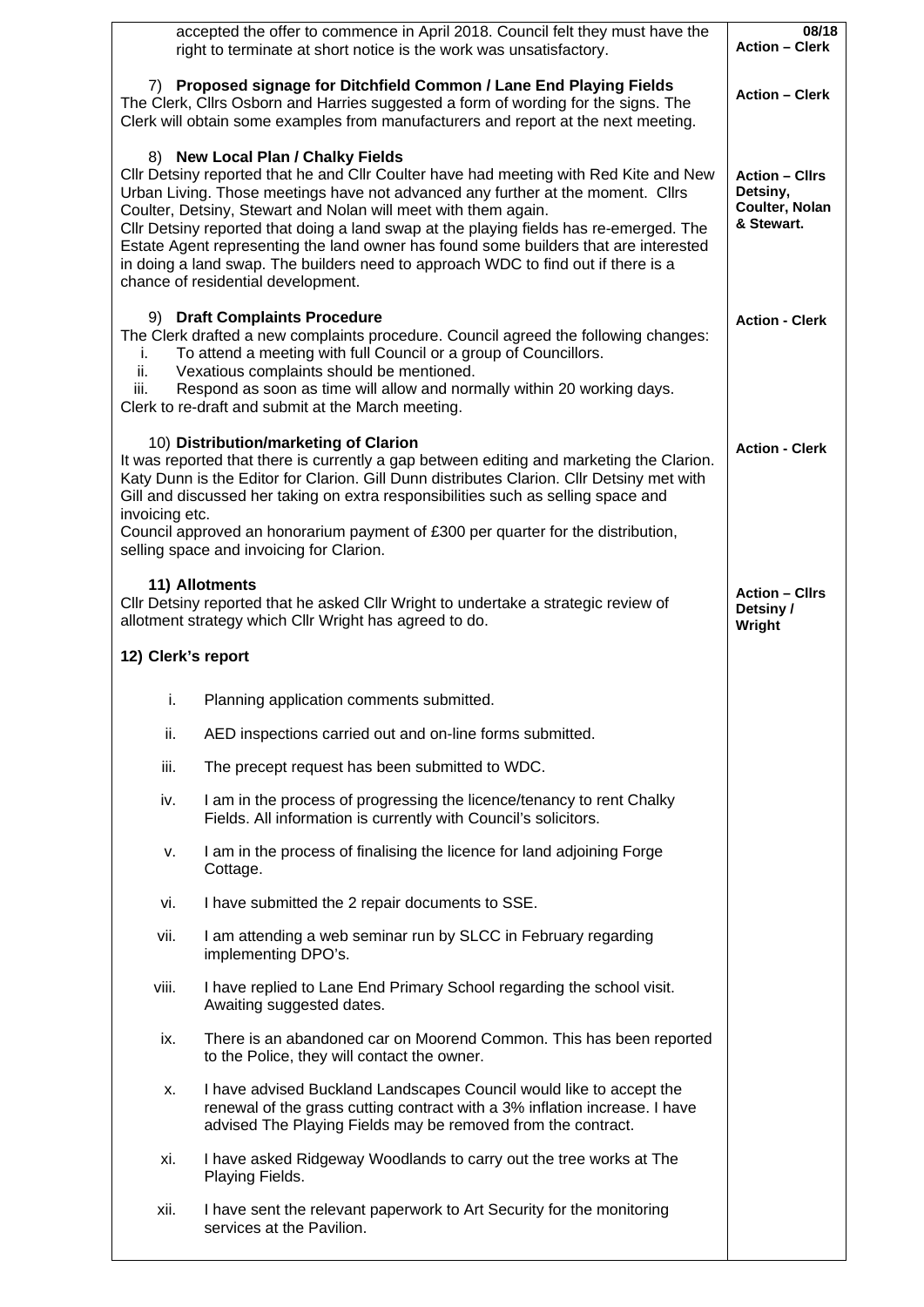| xiii.                     | externa roof.                                                                                                                                                                                                                                                                                                                     | I have submitted quotations to the insurance company for repairs to the                                                                                                                                                                                                                                                                                                                                                           | 09/10                                                    |  |
|---------------------------|-----------------------------------------------------------------------------------------------------------------------------------------------------------------------------------------------------------------------------------------------------------------------------------------------------------------------------------|-----------------------------------------------------------------------------------------------------------------------------------------------------------------------------------------------------------------------------------------------------------------------------------------------------------------------------------------------------------------------------------------------------------------------------------|----------------------------------------------------------|--|
| xiv.                      | A further claim will shortly be submitted for the damage arising from the<br>forced entry through the bar corridor ceiling and the subsequent significant<br>water damage to the internal ceilings in both the bar cellar and bar<br>corridor, plus damage caused by the intruders forcing entry through three<br>internal doors. |                                                                                                                                                                                                                                                                                                                                                                                                                                   |                                                          |  |
| XV.                       | There are a few empty allotment plots and there is no waiting list for them.                                                                                                                                                                                                                                                      |                                                                                                                                                                                                                                                                                                                                                                                                                                   |                                                          |  |
| xvi.                      | Faulty street lights reported.                                                                                                                                                                                                                                                                                                    |                                                                                                                                                                                                                                                                                                                                                                                                                                   |                                                          |  |
| xvii.                     | Attended allotments sites re several issues.                                                                                                                                                                                                                                                                                      |                                                                                                                                                                                                                                                                                                                                                                                                                                   |                                                          |  |
| xviii.                    | Hall.                                                                                                                                                                                                                                                                                                                             | Next month's FPCM will be on Monday 5 <sup>th</sup> March in Cadmore End Village                                                                                                                                                                                                                                                                                                                                                  |                                                          |  |
| Council noted the report. | resolve the issue of rubbish.                                                                                                                                                                                                                                                                                                     | 13) Invitations to Meetings, Correspondence & Reports received<br>Cllrs Stewart, Nolan and King have agreed to form a small group to look at strategic<br>options regarding traffic management and parking in The Parish.<br>The Peacock Pub has got planning permission and it was hoped that this would                                                                                                                         | <b>Clirs Stewart,</b><br><b>King and</b><br><b>Nolan</b> |  |
| issues.                   | 14) Matters raised by Councillors                                                                                                                                                                                                                                                                                                 | Cllrs Osborn and King met with BCC about bus routes. Council was advised to look at<br>its Parish Plan as this may have a bearing on transport related issues.<br>Cllr Detsiny will meet with the principal authors of the previous plan to review.<br>CIIr Detsiny and Coulter met with the 2 most recently appointed Trustees of the Mole<br>and Picket Charity to seek their advice on appropriate action regarding governance |                                                          |  |
|                           | <b>Council Decisions and Appeals</b>                                                                                                                                                                                                                                                                                              | 15) Planning: To consider new applications and receive Wycombe District                                                                                                                                                                                                                                                                                                                                                           | <b>Action Clerk</b>                                      |  |
| <b>New Applications</b>   |                                                                                                                                                                                                                                                                                                                                   |                                                                                                                                                                                                                                                                                                                                                                                                                                   |                                                          |  |
| No objection.             | Public Path Diversion Order, 2018.                                                                                                                                                                                                                                                                                                | The Buckinghamshire County Council (Public Footpath No.9 (part) Parish of Lane End)                                                                                                                                                                                                                                                                                                                                               |                                                          |  |
| 18/05118/FUL              | 9 Wrights Close<br>Lane End                                                                                                                                                                                                                                                                                                       | Householder application for construction of 2.4 metre<br>high soundproof timber fence at end of garden to<br>reduce road noise<br>The Parish Council would object as they understand<br>the normal fence height is 7 foot.                                                                                                                                                                                                        |                                                          |  |
| 18/05039/FUL              | Woodlands<br>Marlow Road<br>Lane End                                                                                                                                                                                                                                                                                              | Householder application for construction of part two<br>storey, part first floor, part single storey side/rear<br>extension and associated alterations<br>No objection.                                                                                                                                                                                                                                                           |                                                          |  |
| 18/05105/FUL              | The Verne Moor<br>Common Lane<br>End                                                                                                                                                                                                                                                                                              | Demolition of existing single skin single storey utility<br>and entrance porch and construction of single storey<br>front extension with part gable end and flat roofs<br>No objection.                                                                                                                                                                                                                                           |                                                          |  |
| 18/05134/TPO              | Yew Cottage<br>Park Lane Lane<br>End                                                                                                                                                                                                                                                                                              | Reduce the tree by up to 2 metres on all sides & up to<br>2 metres off the top through thinning & removal of live<br>growth with pruning cuts ranging up to 75mm in<br>diameter to a Yew tree (T1) to create a natural canopy<br>No objection.                                                                                                                                                                                    |                                                          |  |
| 18/05114/FUL              | 1 Elwes Road<br>Lane End                                                                                                                                                                                                                                                                                                          | Householder application for construction of side<br>conservatory (retrospective)<br>No objection.                                                                                                                                                                                                                                                                                                                                 |                                                          |  |
|                           |                                                                                                                                                                                                                                                                                                                                   |                                                                                                                                                                                                                                                                                                                                                                                                                                   |                                                          |  |
|                           |                                                                                                                                                                                                                                                                                                                                   |                                                                                                                                                                                                                                                                                                                                                                                                                                   |                                                          |  |
|                           |                                                                                                                                                                                                                                                                                                                                   |                                                                                                                                                                                                                                                                                                                                                                                                                                   |                                                          |  |